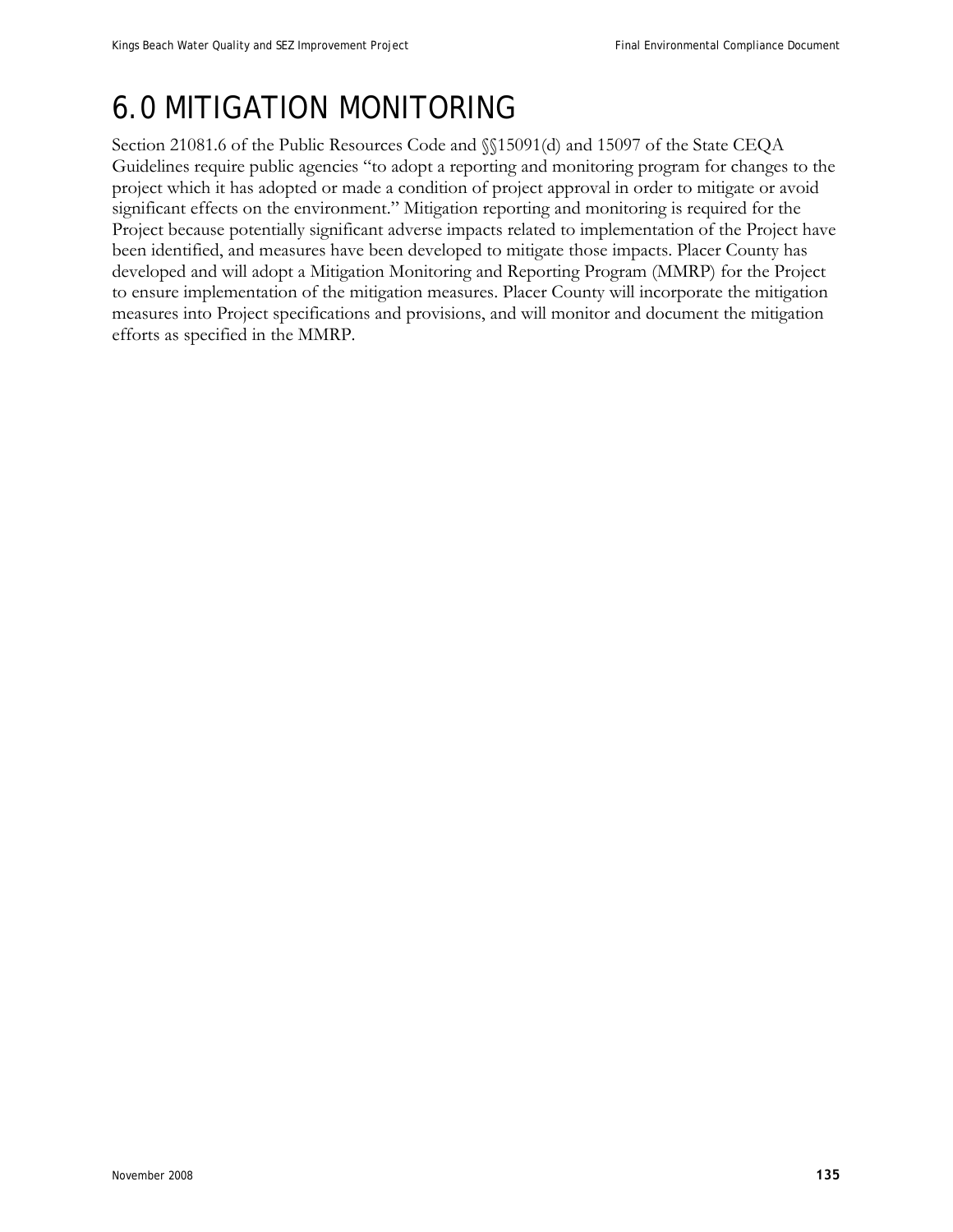#### THIS PAGE INTENTIONALLY BLANK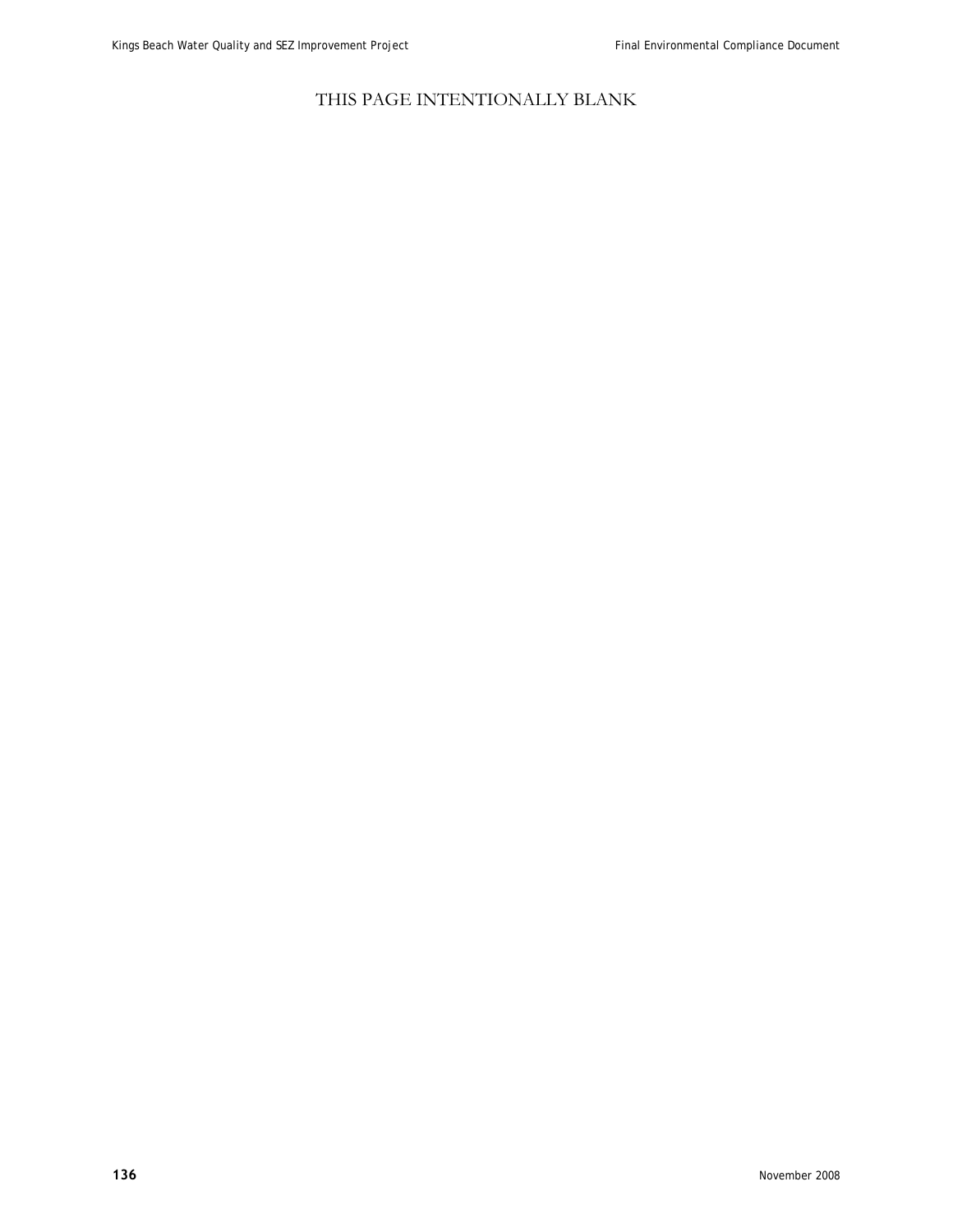

**COUNTY OF PLACER Department of Public Works** 

Ken Grehm, Director

3091 County Center Drive, Suite 190 ● Auburn ● California, 95603 ● 530-745-3132 ● fax 530-745-3003 ● www.placer.ca.gov/planning

## **MITIGATION MONITORING AND REPORTING PROGRAM**

 **PROJECT NAME:** KINGS BEACH WATER QUALITY AND STREAM ENVIRONMENT ZONE IMPROVEMENT PROJECT

#### **STATE CLEARINGHOUSE #:** 2008082034

#### **REGULATORY BACKGROUND**

This Mitigation Monitoring and Reporting Plan (MMRP) was prepared to comply with Section 21081.6 of the Public Resources Code, which requires the following:

"The public agency shall adopt a reporting or monitoring program for the changes made to the project or conditions of project approval, adopted in order to mitigate or avoid significant effects on the environment. The reporting or monitoring program shall be designed to ensure compliance during project implementation."

This MMRP is intended to ensure the effective implementation of mitigation measures that are within the authority of Placer County to implement (including monitoring where identified) throughout all phases of the development and operation of the Kings Beach Water Quality and Stream Environment Zone Improvement Project (proposed project). Monitoring of such mitigation measures may extend through project permitting, construction, and project operations, as necessary.

The required monitoring and reporting shall be accomplished through the County's Standard Mitigation Monitoring Program and/or the Project Specific Mitigation Monitoring and Reporting Program as defined in the Placer County Code (Chapter 18.28, Mitigation Monitoring and Reporting Program).

#### **PROGRAM IMPLEMENTATION**

The MMRP Checklist (Table A-1) lists all mitigation measures identified in the *Kings Beach Water Quality and Stream Environment Zone Improvement Project Environmental Compliance Document (CEQA Mitigated Negative Declaration, Initial Study and Checklist)* for the proposed project. In general, monitoring becomes effective at the time the action is taken on the project. Timing of monitoring is organized as follows:

- $\circ$  Prior to Construction: The monitoring activity consists of ensuring that a particular mitigation action has taken place prior to the beginning of any construction or grading activities.
- $\circ$  During Construction: The monitoring activity consists of active monitoring while grading or construction is occurring on the project site.
- $\circ$  Prior to Operation: The monitoring activity consists of active monitoring after initial site grading and facility construction has occurred, but prior to the initiation of project operations.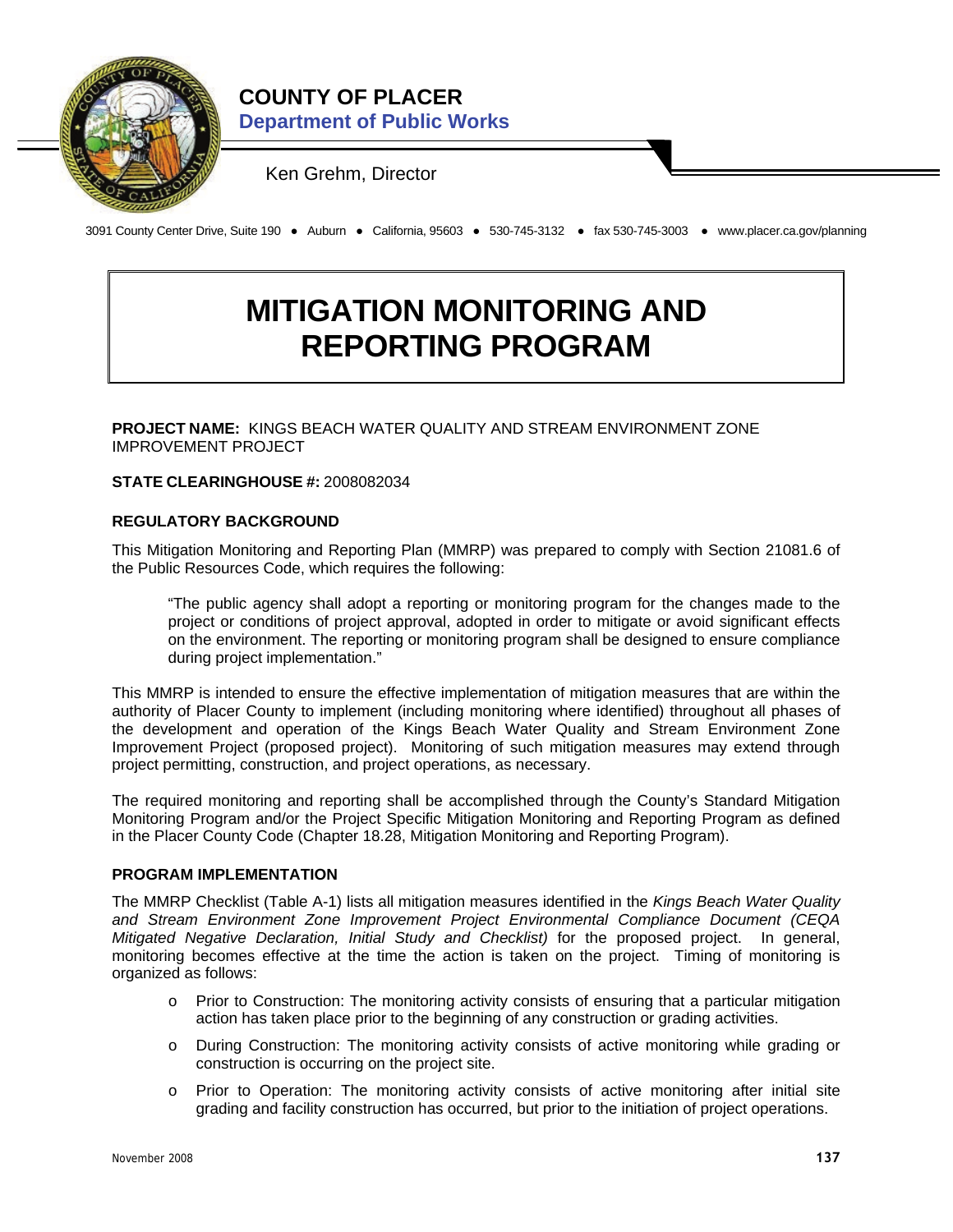$\circ$  Ongoing: The monitoring activity consists of monitoring after the grading and construction phase of the project has been completed, and relates to ongoing operation of the project.

The mitigation measures listed in Table A-1 are numbered as they were described in the *Kings Beach Water Quality and Stream Environment Zone Improvement Project Environmental Compliance Document*. Placer County staff will be responsible for implementing and/or ensuring that the mitigation measures listed in the MMRP are undertaken for this project; to the extent such mitigation measures apply to the project within Placer County. Implementation includes ensuring that any required actions are included in bid documents and contracts as part of the design/build process for the project, and ensuring that the Contractor(s) include specified mitigation activities in plans and specifications for construction. Placer County staff responsibility includes designation of certain mitigation measure responsibility to, and continued oversight of, the Contractor(s) and Consultant(s).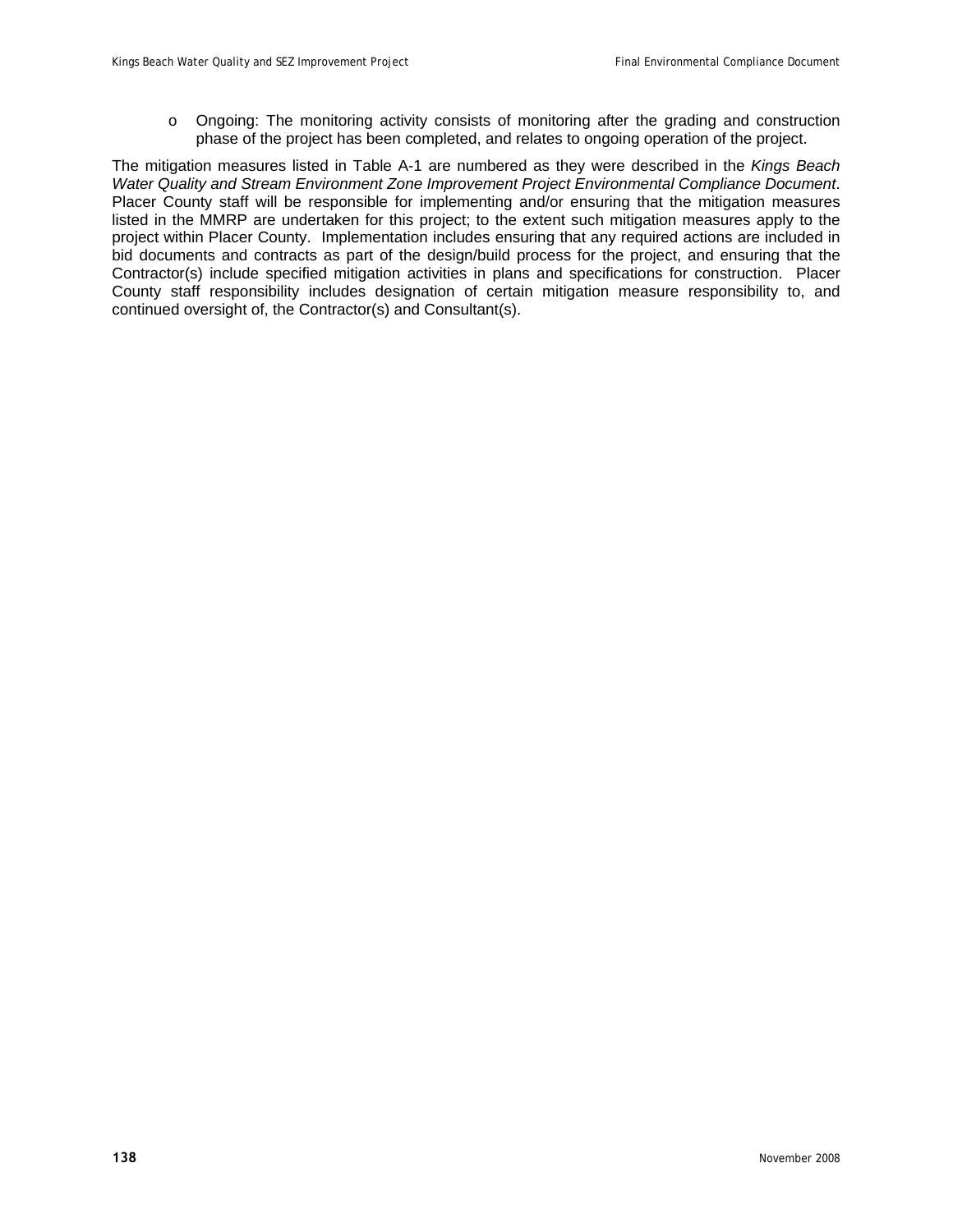### **TABLE A-1: MITIGATION MONITORING AND REPORTING PROGRAM CHECKLIST FOR THE KINGS BEACH WATER QUALITY AND STREAM ENVIRONMENT ZONE IMPROVEMENT PROJECT**

| <b>MITIGATION MEASURE</b>                                                                                                                                                                                                                                                                                                                                                                                                          | <b>IMPLEMENTING</b><br>$\mathsf{ResPONSIBILITY}^{1,3}$ | <b>MONITORING</b><br>RESPONSIBILITY <sup>2,3</sup> | <b>TIMING AND</b><br><b>FREQUENCY</b> | <b>VERIFICATION</b><br>OF COMPLIANCE<br>(INITIALS/DATE) |
|------------------------------------------------------------------------------------------------------------------------------------------------------------------------------------------------------------------------------------------------------------------------------------------------------------------------------------------------------------------------------------------------------------------------------------|--------------------------------------------------------|----------------------------------------------------|---------------------------------------|---------------------------------------------------------|
| I. Aesthetics                                                                                                                                                                                                                                                                                                                                                                                                                      |                                                        |                                                    |                                       |                                                         |
| No mitigation measures required.                                                                                                                                                                                                                                                                                                                                                                                                   |                                                        |                                                    |                                       |                                                         |
| <b>II. AGRICULTURAL RESOURCES</b>                                                                                                                                                                                                                                                                                                                                                                                                  |                                                        |                                                    |                                       |                                                         |
| No mitigation measures required.                                                                                                                                                                                                                                                                                                                                                                                                   |                                                        |                                                    |                                       |                                                         |
| <b>III. AIR QUALITY</b>                                                                                                                                                                                                                                                                                                                                                                                                            |                                                        |                                                    |                                       |                                                         |
| Item III-1 Mitigation Measure To control wind-borne dust, the construction<br>Contractor shall securely cover all dump/haul truckloads, and water all<br>exposed disturbed soil twice daily or as needed.                                                                                                                                                                                                                          | <b>DPW</b><br>or its Contractor                        | <b>DPW</b>                                         | During<br>Construction                |                                                         |
| Item III-2 Mitigation Measure The construction Contractor shall remove all dirt<br>and mud, generated from their activities, from adjacent streets within the<br>Project site as necessary and not less than three times per week.                                                                                                                                                                                                 | <b>DPW</b><br>or its Contractor                        | <b>DPW</b>                                         | During<br>Construction                |                                                         |
| Item III-3 Mitigation Measure All unpaved surfaces shall have a maximum<br>vehicular speed limit of 15 miles per hour.                                                                                                                                                                                                                                                                                                             | <b>DPW</b><br>or its Contractor                        | <b>DPW</b>                                         | During<br>Construction                |                                                         |
| Item III-4 Mitigation Measure The construction Contractor shall comply with<br>the PCAPCD Rule 228 Fugitive Dust during the duration of the construction<br>Project. This is to ensure emissions do not exceed hourly levels.                                                                                                                                                                                                      | <b>DPW</b><br>or its Contractor                        | <b>DPW</b>                                         | During<br>Construction                |                                                         |
| Item III-5 Mitigation Measure When not in use, the construction Contractor<br>shall keep equipment idling to a minimum.                                                                                                                                                                                                                                                                                                            | <b>DPW</b><br>or its Contractor                        | <b>DPW</b>                                         | During<br>Construction                |                                                         |
| Item III-6 Mitigation Measure A publicly visible sign shall be posted on the<br>Project site by the construction Contractor for the duration of the Project. This<br>sign shall have the telephone number of the person and agency to contact for<br>any complaints and/or inquires related to dust generation and other air quality<br>problems resulting from the construction and/or construction activities of the<br>Project. | <b>DPW</b><br>or its Contractor                        | <b>DPW</b>                                         | During<br>Construction                |                                                         |

1The department listed in the Implementing Responsibility column is the department responsible for conducting the mitigation measure.

<sup>&</sup>lt;sup>2</sup> The department listed in the Monitoring Responsibility column is responsible for verifying that compliance with the mitigation measure occurs and that all monitoring and reporting is completed.

<sup>&</sup>lt;sup>3</sup> Responsible Entity: PLN-Planning Department, DPW-Department of Public Works (Engineering & Surveying), EHS-Environmental Health Services, APCD-Air Pollution Control District.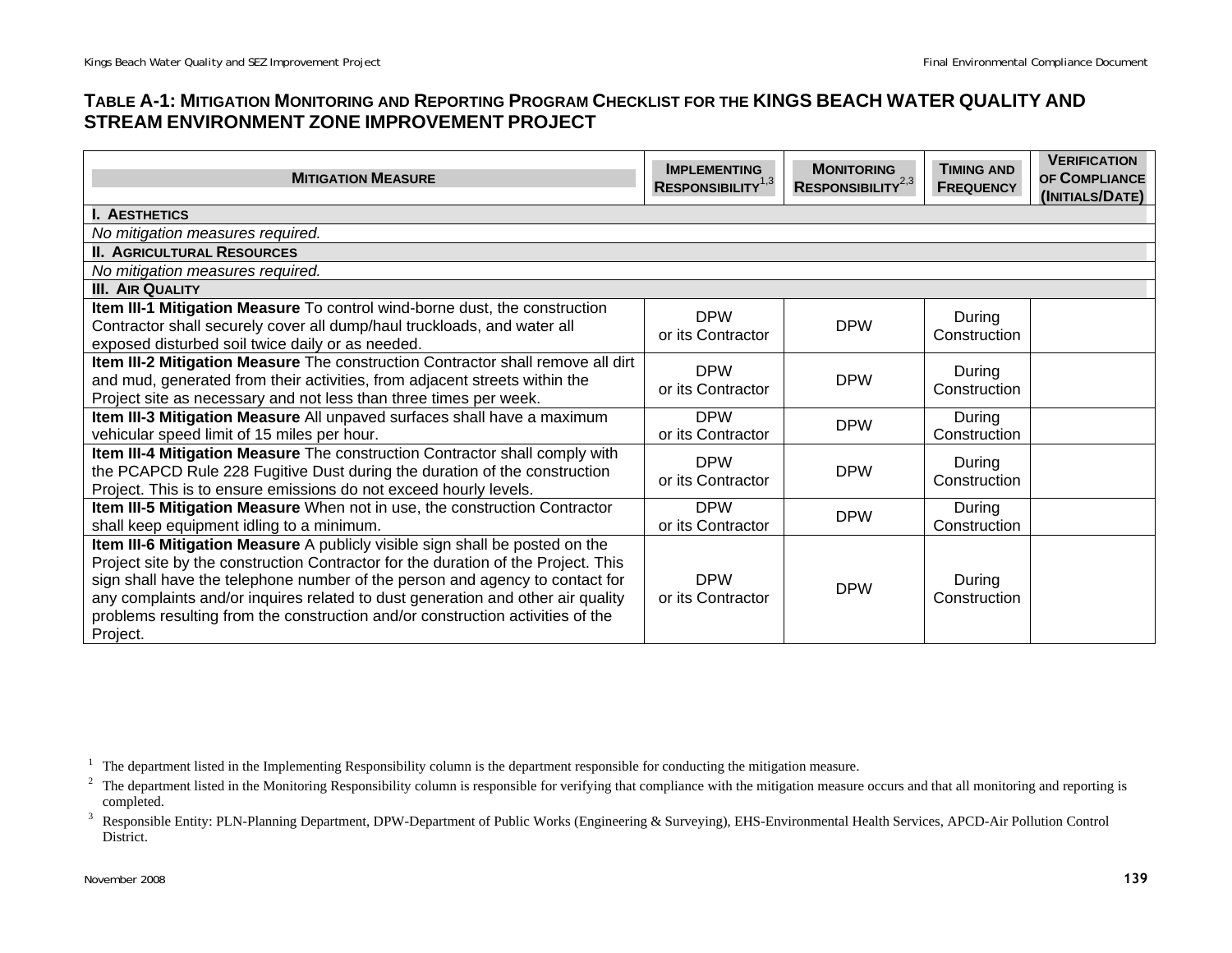| <b>MITIGATION MEASURE</b>                                                                                                                                                                                                                                                                                                                                                                                                                                                                                                                                           | <b>IMPLEMENTING</b><br>$\mathsf{ResPONSIBILITY}^{1,3}$ | <b>MONITORING</b><br>$\mathsf{RESPONSIBILITY}^{2,3}$ | <b>TIMING AND</b><br><b>FREQUENCY</b> | <b>VERIFICATION</b><br>OF COMPLIANCE<br>(INITIALS/DATE) |
|---------------------------------------------------------------------------------------------------------------------------------------------------------------------------------------------------------------------------------------------------------------------------------------------------------------------------------------------------------------------------------------------------------------------------------------------------------------------------------------------------------------------------------------------------------------------|--------------------------------------------------------|------------------------------------------------------|---------------------------------------|---------------------------------------------------------|
| <b>IV. BIOLOGICAL RESOURCES</b>                                                                                                                                                                                                                                                                                                                                                                                                                                                                                                                                     |                                                        |                                                      |                                       |                                                         |
| Item IV-1 Mitigation Measure: Prior to commencement of Project activities,<br>the Project proponent shall consult with the LTBMU biologist to verify that no<br>new California spotted owl nests are present within 0.25 mile of the Project<br>area. If an active nest is identified a 0.25 mile buffer shall be delineated around<br>the nest site and a Limited Operating Period (LOP)* shall be instated from<br>March 1 to August 15 to reduce noise impacts originating from any portion of<br>the Project area that falls within the buffer zone.            | <b>DPW</b><br>or its Consultant                        | <b>DPW</b>                                           | Prior to<br>Construction              |                                                         |
| Item IV-2 Mitigation Measure: Prior to commencement of Project activities,<br>the Project proponent shall consult with the LTBMU biologist to verify that no<br>new northern goshawk nests are present within 0.25 mile of the Project area. If<br>an active nest is identified, a 0.25 mile buffer shall be delineated around the<br>nest site and a Limited Operating Period (LOP) shall be instated from February<br>15 to September 15 to reduce noise impacts originating from any portion of the<br>Project area that falls within the buffer zone.           | <b>DPW</b><br>or its Consultant                        | <b>DPW</b>                                           | Prior to<br>Construction              |                                                         |
| Item IV-3 Mitigation Measure: Prior to commencement of Project activities,<br>the Project proponent shall consult with the LTBMU biologist to verify the<br>status of both Sierra Nevada yellow-legged frogs and northern leopard frogs<br>within the Project area. A qualified biologist shall be on site during any<br>streambed altering activities to monitor for the presence of frogs and shall<br>implement standard management practices for the protection of individuals<br>discovered within Project affected areas.                                     | <b>DPW</b><br>or its Contractor                        | <b>DPW</b>                                           | Prior to<br>Construction              |                                                         |
| Item IV-4 Mitigation Measure: No willow flycatchers were detected during<br>the 2007 protocol level surveys. Additional protocol level surveys for willow<br>flycatcher shall occur between May and July of the first year of construction,<br>prior to any construction activities. If an active nest is identified, a buffer zone<br>within suitable habitat shall be delineated around the nest site and a Limited<br>Operating Period (LOP) shall be applied from June 1 to August 31 for any<br>portion of the Project area that falls within the buffer zone. | <b>DPW</b><br>or its Contractor                        | <b>DPW</b>                                           | Prior to<br>Construction              |                                                         |

<sup>\*</sup> A Limited Operating Period constitutes a period during which project activities would not occur and is enforced in project implementation contracts. For California spotted owl, the LOP is between March 1 and August 31. For willow flycatcher, the LOP is between June 1 and August 31. For northern goshawk, the LOP is between February 15 and September 15.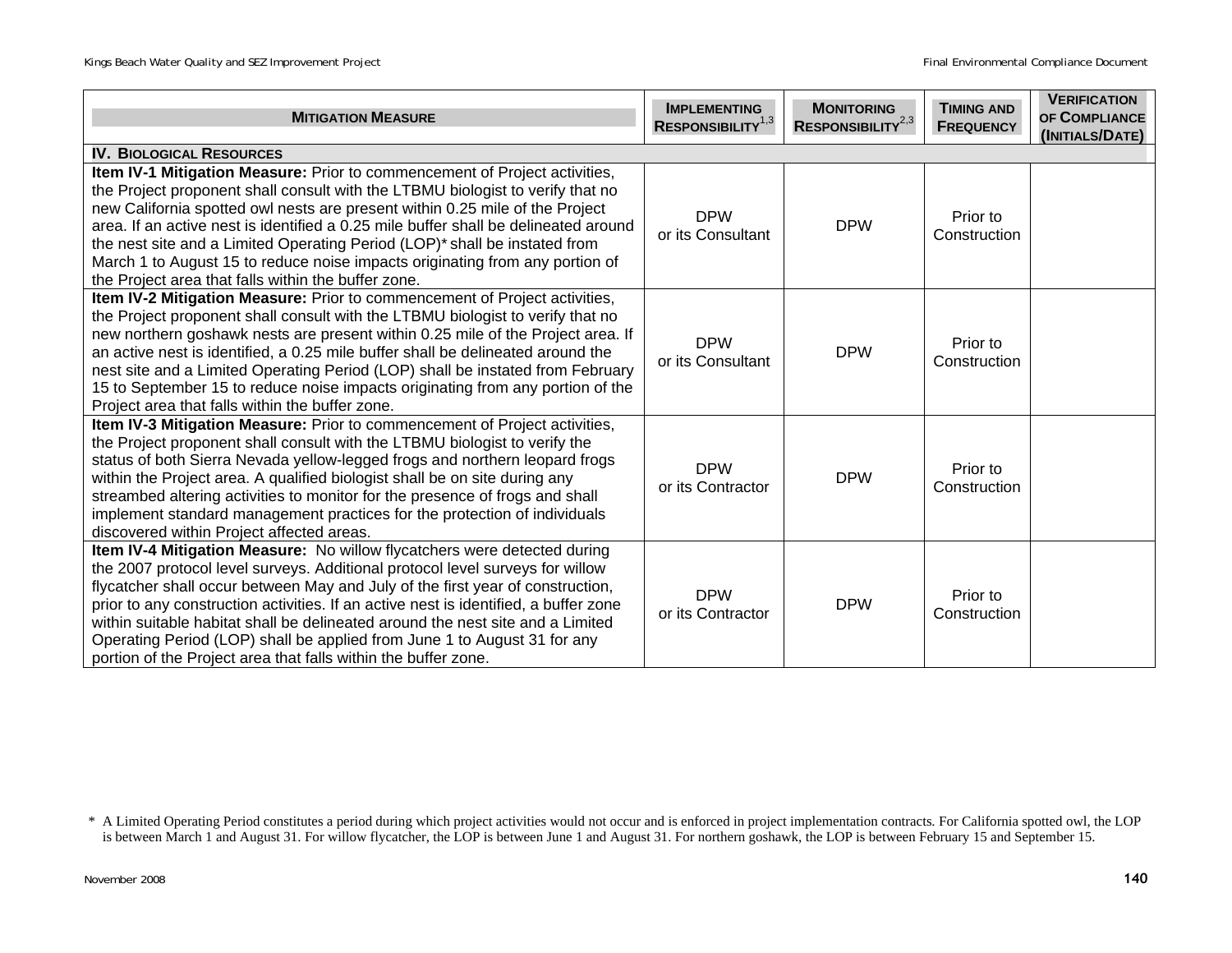| <b>MITIGATION MEASURE</b>                                                                                                                                                                                                                                                                                                                                                                                                                                                                                                                                                                                                                                                                                                                                                                                                                                                                                                                                                                                                                                                                                                                                                                     | <b>IMPLEMENTING</b><br>RESPONSIBILITY <sup>1,3</sup> | <b>MONITORING</b><br>RESPONSIBILITY <sup>2,3</sup> | <b>TIMING AND</b><br><b>FREQUENCY</b>  | <b>VERIFICATION</b><br>OF COMPLIANCE<br>(INITIALS/DATE) |
|-----------------------------------------------------------------------------------------------------------------------------------------------------------------------------------------------------------------------------------------------------------------------------------------------------------------------------------------------------------------------------------------------------------------------------------------------------------------------------------------------------------------------------------------------------------------------------------------------------------------------------------------------------------------------------------------------------------------------------------------------------------------------------------------------------------------------------------------------------------------------------------------------------------------------------------------------------------------------------------------------------------------------------------------------------------------------------------------------------------------------------------------------------------------------------------------------|------------------------------------------------------|----------------------------------------------------|----------------------------------------|---------------------------------------------------------|
| IV. BIOLOGICAL RESOURCES (CONT.)                                                                                                                                                                                                                                                                                                                                                                                                                                                                                                                                                                                                                                                                                                                                                                                                                                                                                                                                                                                                                                                                                                                                                              |                                                      |                                                    |                                        |                                                         |
| Item IV-5 Mitigation Measure: Prior to completion of final design for the<br>Project, the Project biologist shall conduct a protocol-level survey for Tahoe<br>yellow cress, consistent with the guidelines provided in the Conservation<br>Strategy for Tahoe Yellow Cress (Pavlik et al. 2002). The protocol requires<br>annual surveys between June 15 and September 30. The project biologist<br>shall also conduct a survey just prior to construction to insure that no plants<br>have become established. Surveys will include beach and associated<br>backshore segments that will be disturbed by Project activity. All information<br>will be recorded on Tahoe yellow cress Plant Survey Forms and provided to<br>Nevada Natural Heritage Program (NNHP) and California Natural Diversity<br>Database (CNDDB). If plants are found to be present and potentially affected<br>by Project activities, the following mitigation measures will be implemented to<br>ensure less-than-significant impacts to this species: 1) to restrict access, sites<br>will be fenced and signs posted; 2) if necessary, Project design will be<br>modified to avoid disturbing established plants. | <b>DPW</b><br>or its Contractor                      | <b>DPW</b>                                         | Prior to<br>Construction               |                                                         |
| Item IV-6 Mitigation Measure: Construction documents shall include an<br>Invasive Weed Management Plan which includes best management practices<br>regarding the use of equipment to insure control of invasive species. In<br>addition, seed mixes and mulch shall be certified as weed-free (including cheat<br>grass, mullein and bull thistle), and mycorrhizae shall be used to enhance the<br>establishment of native plants. The LTBMU botanist shall also survey the<br>Project every year during Project construction and for three years following<br>completion to insure the Invasive Weed Management Plan is being carried out<br>by the Contractor. See also the mitigation measures outlined in the Noxious<br>Weed Risk Assessment prepared for this Project [see Appendix B of Appendix<br>D (BA/BE)]. Occurrences of bull thistle must be reported to Placer County<br>Department of Agriculture.                                                                                                                                                                                                                                                                           | <b>DPW</b><br>or its Contractor                      | <b>DPW</b>                                         | Prior to and<br>During<br>Construction |                                                         |
| Item IV-7 Mitigation Measure: Prior to finalization of Project designs, the<br>potential wetland habitats in the Griff Creek SEZ will be surveyed in<br>accordance with agency guidance, and the Project design will be modified as<br>needed to avoid construction within delineated wetland areas or other direct<br>impacts to wetlands (i.e., increased discharge of sediments). Temporary fence<br>will also be erected as appropriate to avoid disturbance of any wetland habitat<br>during Project construction.                                                                                                                                                                                                                                                                                                                                                                                                                                                                                                                                                                                                                                                                       | <b>DPW</b><br>or its Contractor                      | <b>DPW</b>                                         | Prior to<br>Construction               |                                                         |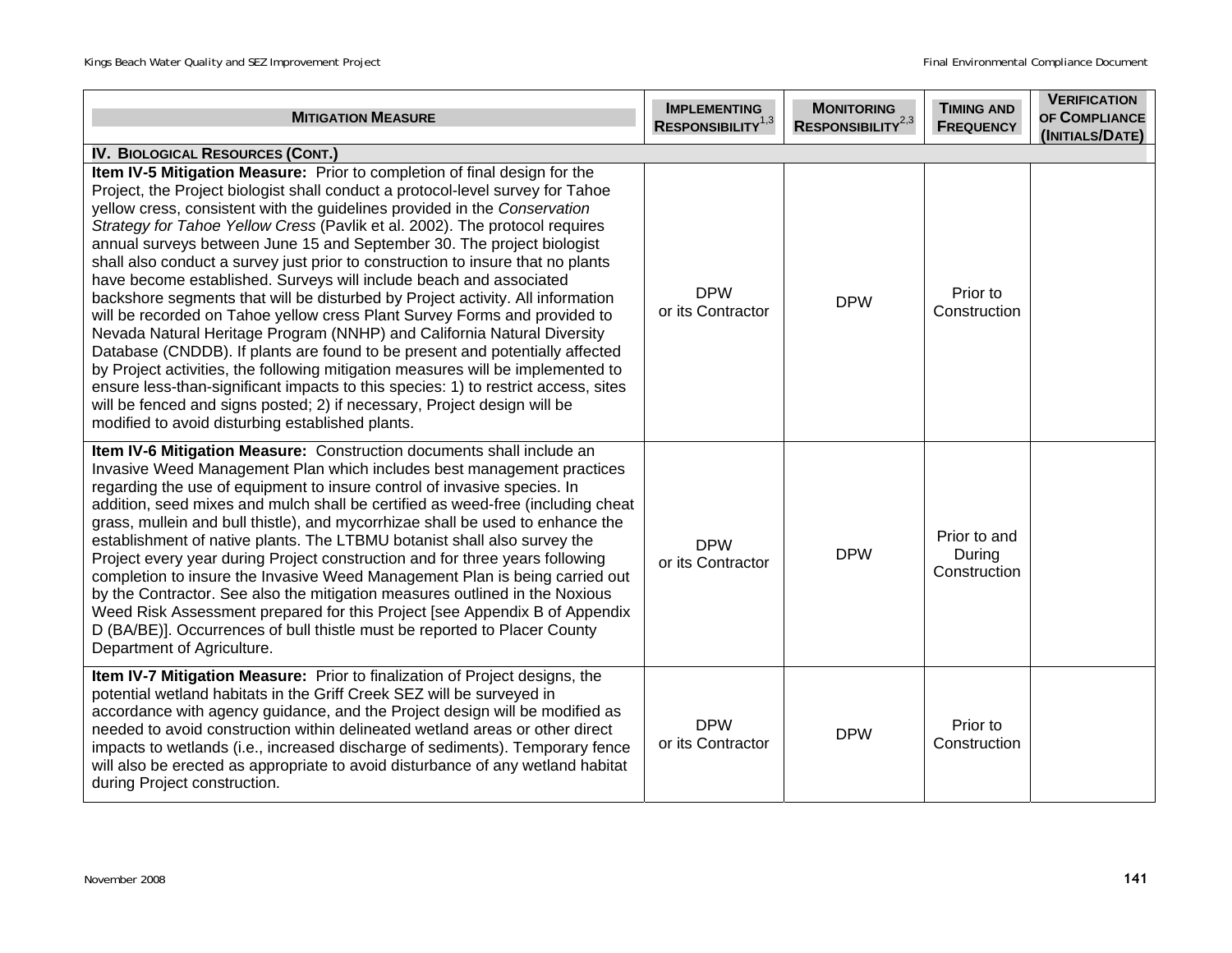| <b>MITIGATION MEASURE</b>                                                                                                                                                                                                                                                                                                                                                                                                                                                                                                                                                                                                                                                                                                                                                                                                                                                                                                               | <b>IMPLEMENTING</b><br>RESPONSIBILITY <sup>1,3</sup> | <b>MONITORING</b><br>RESPONSIBILITY <sup>2,3</sup> | <b>TIMING AND</b><br><b>FREQUENCY</b>  | <b>VERIFICATION</b><br>OF COMPLIANCE<br>(INITIALS/DATE) |
|-----------------------------------------------------------------------------------------------------------------------------------------------------------------------------------------------------------------------------------------------------------------------------------------------------------------------------------------------------------------------------------------------------------------------------------------------------------------------------------------------------------------------------------------------------------------------------------------------------------------------------------------------------------------------------------------------------------------------------------------------------------------------------------------------------------------------------------------------------------------------------------------------------------------------------------------|------------------------------------------------------|----------------------------------------------------|----------------------------------------|---------------------------------------------------------|
| IV. BIOLOGICAL RESOURCES (CONT.)                                                                                                                                                                                                                                                                                                                                                                                                                                                                                                                                                                                                                                                                                                                                                                                                                                                                                                        |                                                      |                                                    |                                        |                                                         |
| Item IV-8 Mitigation Measure: Any vegetation disturbed, or removed, will be<br>re-seeded, re-planted and/or restored to the pre-project condition through the<br>revegetation plan associated with the Project design plans. Vegetation within<br>the creek, and adjacent areas, will be salvaged as much as possible<br>(dependent on its condition) and will additionally be restored to SEZ conditions<br>through the vegetation plan, during the design process.                                                                                                                                                                                                                                                                                                                                                                                                                                                                    | <b>DPW</b><br>or its Contractor                      | <b>DPW</b>                                         | During<br>Construction                 |                                                         |
| <b>V. CULTURAL RESOURCES</b>                                                                                                                                                                                                                                                                                                                                                                                                                                                                                                                                                                                                                                                                                                                                                                                                                                                                                                            |                                                      |                                                    |                                        |                                                         |
| Item V-1 Mitigation Measure: Prior to construction, a 10-meter (33-foot)<br>buffer surrounding site CA-PLA-1258 will be delineated with temporary<br>"environmentally sensitive area" (ESA) fencing to protect the resource. The<br>fencing will remain until completion of construction activities in the area.                                                                                                                                                                                                                                                                                                                                                                                                                                                                                                                                                                                                                        | <b>DPW</b><br>or its Contractor                      | <b>DPW</b>                                         | Prior to<br>Construction               |                                                         |
| <b>VI. GEOLOGY AND SOILS</b>                                                                                                                                                                                                                                                                                                                                                                                                                                                                                                                                                                                                                                                                                                                                                                                                                                                                                                            |                                                      |                                                    |                                        |                                                         |
| Item VI-1 Mitigation Measure: The contract specifications shall require the<br>contractor to prepare and implement an Excavation Safety Plan. The Plan<br>shall identify the methods for excavation stabilization (e.g., trench shoring) for<br>all excavations and demonstrate compliance with all federal, state, and local<br>regulations.                                                                                                                                                                                                                                                                                                                                                                                                                                                                                                                                                                                           | <b>DPW</b><br>or its Contractor                      | <b>DPW</b>                                         | Prior to and<br>During<br>Construction |                                                         |
| Item VI-2 Mitigation Measure: The Storm Water Pollution Prevention Plan<br>(SWPPP) required for the Project shall include, at a minimum, description of<br>best management practices ensure the following:<br>Prevention of debris, soil, organic material, or other foreign materials<br>entering water courses or stream environment zone (SEZs);<br>• Prevention of erosion of construction areas by runoff and runon (i.e., direct<br>surface drainage away from excavations and construction areas);<br>• Minimization of areas of disturbance of soil;<br>• Location of stockpiled soil/sediment away from water courses or SEZs;<br>• Stabilization of potentially unstable slopes;<br>• Revegetation of exposed soils as early as feasible;<br>• Prevention of long-term exposure of disturbed soils to wind or water erosion;<br>and<br>• Retention of existing vegetation to the extent feasible to minimize exposed<br>soil. | <b>DPW</b><br>or its Contractor                      | <b>DPW</b>                                         | Prior to<br>and During<br>Construction |                                                         |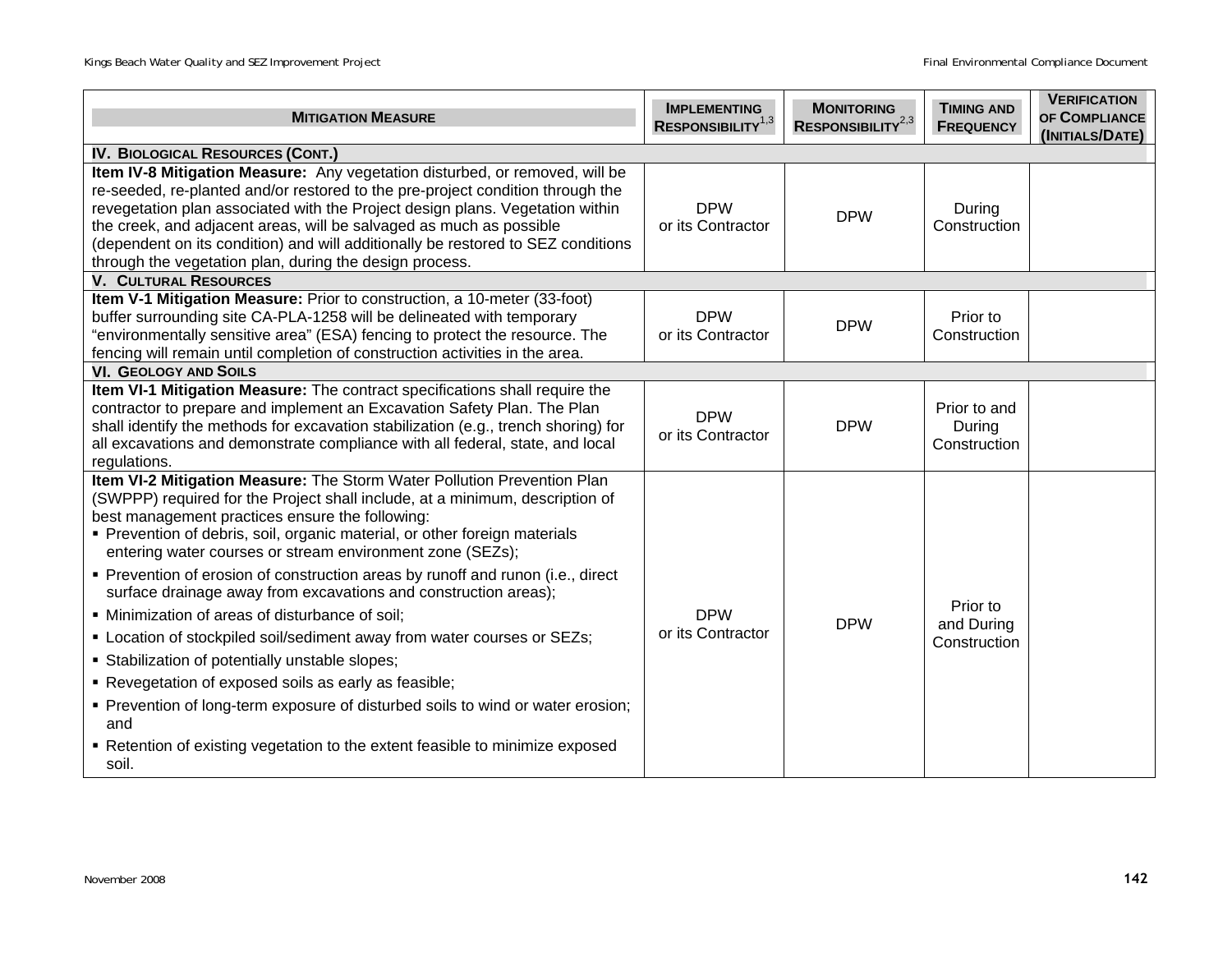| <b>MITIGATION MEASURE</b>                                                                                                                                                                                                                                                                                                                                                                                                                                                                                                                                                                                                                                                                                                                                                                                                                                                                                                         | <b>IMPLEMENTING</b><br>RESPONSIBILITY <sup>1,3</sup> | <b>MONITORING</b><br>RESPONSIBILITY <sup>2,3</sup> | <b>TIMING AND</b><br><b>FREQUENCY</b>  | <b>VERIFICATION</b><br>OF COMPLIANCE<br>(INITIALS/DATE) |
|-----------------------------------------------------------------------------------------------------------------------------------------------------------------------------------------------------------------------------------------------------------------------------------------------------------------------------------------------------------------------------------------------------------------------------------------------------------------------------------------------------------------------------------------------------------------------------------------------------------------------------------------------------------------------------------------------------------------------------------------------------------------------------------------------------------------------------------------------------------------------------------------------------------------------------------|------------------------------------------------------|----------------------------------------------------|----------------------------------------|---------------------------------------------------------|
| <b>VI. GEOLOGY AND SOILS (CONT.)</b>                                                                                                                                                                                                                                                                                                                                                                                                                                                                                                                                                                                                                                                                                                                                                                                                                                                                                              |                                                      |                                                    |                                        |                                                         |
| Item VI-3 Mitigation Measure: All groundwater removed from excavations<br>(i.e., dewatering effluent) shall be managed according to TRPA Code of<br>Ordinances Chapter 64 and Lahontan RWQCB "Project Guidelines for Erosion<br>Control" and applicable Waste Discharge Requirements. All dewatering<br>effluent shall be applied to the ground surface under controlled management to<br>permit infiltration into the subsurface and prevent runoff of effluent to storm<br>drains or stream channels. The SWPPP required for the Project shall, at a<br>minimum, include the following best management practices:<br>• Provisions for the storage of pumped groundwater;                                                                                                                                                                                                                                                        | <b>DPW</b><br>or its Contractor                      | <b>DPW</b>                                         | During<br>Construction                 |                                                         |
| • Methods for sampling and testing of water quality prior to discharge<br>conforming to Lahontan RWQCB permitting requirements (including but not<br>limited to Board Order R6T-2004-2005);                                                                                                                                                                                                                                                                                                                                                                                                                                                                                                                                                                                                                                                                                                                                       |                                                      |                                                    |                                        |                                                         |
| • Methods for off-site disposal (including identification of disposal site), if<br>applicable; and                                                                                                                                                                                                                                                                                                                                                                                                                                                                                                                                                                                                                                                                                                                                                                                                                                |                                                      |                                                    |                                        |                                                         |
| • Conformance with excavation requirements of the Uniform Building Code<br>and Chapter 64 of the TRPA Code of Ordinances.                                                                                                                                                                                                                                                                                                                                                                                                                                                                                                                                                                                                                                                                                                                                                                                                         |                                                      |                                                    |                                        |                                                         |
| <b>VII. HAZARDS AND HAZARDOUS MATERIALS</b>                                                                                                                                                                                                                                                                                                                                                                                                                                                                                                                                                                                                                                                                                                                                                                                                                                                                                       |                                                      |                                                    |                                        |                                                         |
| Item VII-1 Mitigation Measure: Mitigation Measure HAZ-1 Contract<br>specifications for the Project require the contractors performing excavation<br>work within or adjacent to known sites of hazardous materials releases to<br>conform with all federal and state requirements for protection of worker health<br>and safety and environmental protection during management of construction<br>activities at hazardous materials sites. The Contractor shall be required to<br>prepare a Health and Safety Plan (HASP) for all site personnel in accordance<br>with the 29 CFR 1910.120, the DTSC, and Cal-OSHA regulations. Additionally,<br>the HASP shall include a Project-specific Lead Compliance Plan approved by<br>an industrial hygienist certified in comprehensive practice by the American<br>Board of Industrial Hygiene will be implemented in accordance with CCR Title<br>8, Section 1532.1 (Title 8, "Lead"). | <b>DPW</b><br>or its Contractor                      | <b>DPW</b>                                         | Prior to and<br>During<br>Construction |                                                         |
| (continued on next page)                                                                                                                                                                                                                                                                                                                                                                                                                                                                                                                                                                                                                                                                                                                                                                                                                                                                                                          |                                                      |                                                    |                                        |                                                         |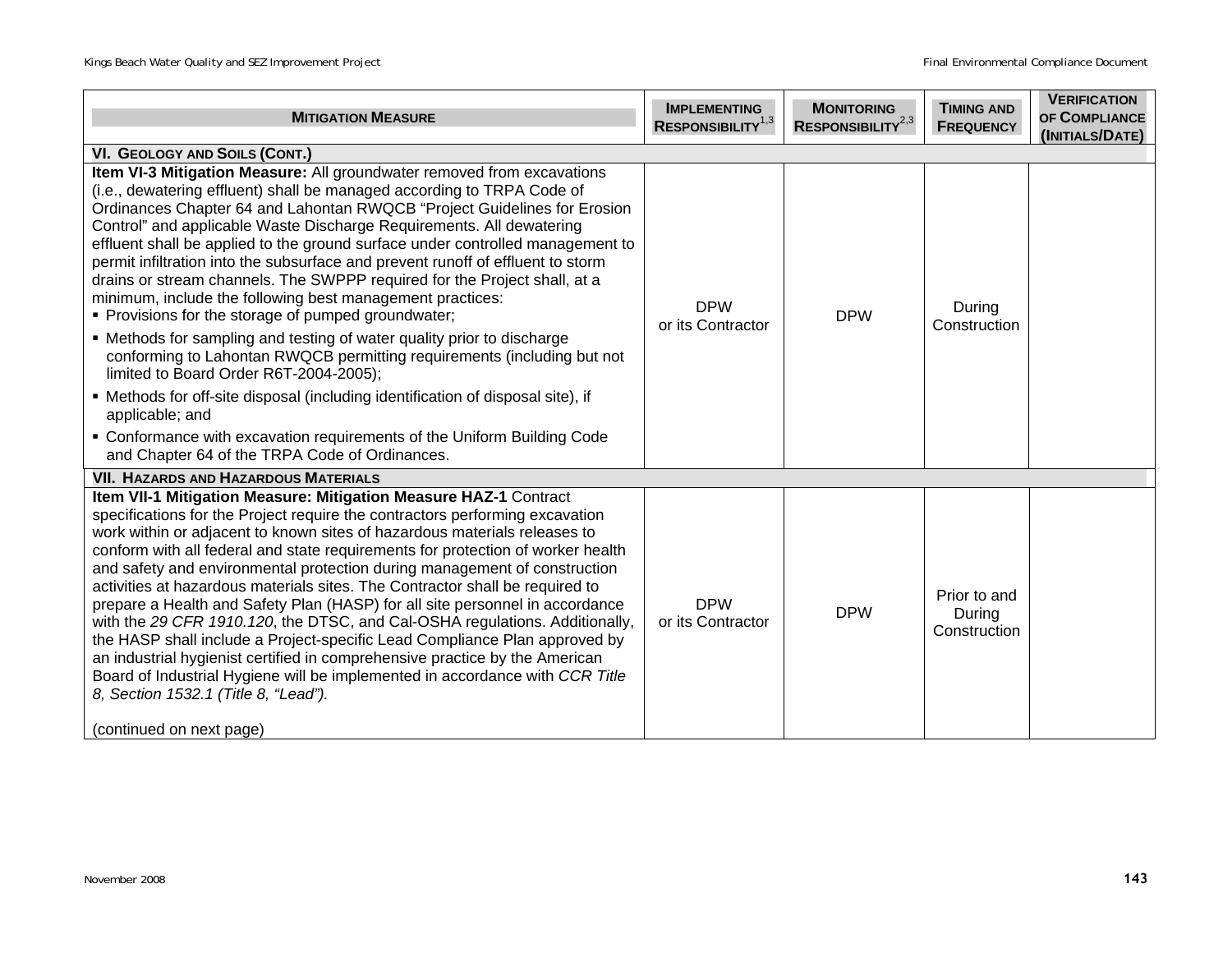| <b>MITIGATION MEASURE</b>                                                                                                                                                                                                                                                                                                                                                                                                                                                                                                                                                                                                                                                                                                                                                                                                                                                                                                                                                                                                                                                        | <b>IMPLEMENTING</b><br>RESPONSIBILITY <sup>1,3</sup> | <b>MONITORING</b><br>RESPONSIBILITY <sup>2,3</sup> | <b>TIMING AND</b><br><b>FREQUENCY</b>  | <b>VERIFICATION</b><br>OF COMPLIANCE<br>(INITIALS/DATE) |
|----------------------------------------------------------------------------------------------------------------------------------------------------------------------------------------------------------------------------------------------------------------------------------------------------------------------------------------------------------------------------------------------------------------------------------------------------------------------------------------------------------------------------------------------------------------------------------------------------------------------------------------------------------------------------------------------------------------------------------------------------------------------------------------------------------------------------------------------------------------------------------------------------------------------------------------------------------------------------------------------------------------------------------------------------------------------------------|------------------------------------------------------|----------------------------------------------------|----------------------------------------|---------------------------------------------------------|
| <b>VII. HAZARDS AND HAZARDOUS MATERIALS (CONT.)</b>                                                                                                                                                                                                                                                                                                                                                                                                                                                                                                                                                                                                                                                                                                                                                                                                                                                                                                                                                                                                                              |                                                      |                                                    |                                        |                                                         |
| Item VII-1 Mitigation Measure: Mitigation Measure HAZ-1 (Cont.):<br>The HASP will include a plot plan depicting exclusion zones and clear zones<br>as defined by CCR, Title 26, a schedule of procedures, sampling and testing<br>procedures, and physical barrier requirements. The plan will be approved by a<br>civil engineer registered in the State of California and by an industrial hygienist<br>certified by the American Conference of Governmental Industrial Hygienists<br>(ACGIH) and will then be submitted for review and acceptance by the Project<br>Engineer at least 10 working days prior to beginning any excavation. Upon<br>approval by the Project Engineer, the Contractor shall be required to comply<br>with the provisions of the approved HASP. All personnel working within areas<br>of confirmed or potential contamination will complete a safety training program<br>that meets the requirements of the Contractor's HASP. The Contractor will<br>provide the training and a certification of the safety training program to all<br>personnel. | (see previous<br>page)                               | (see previous<br>page)                             | (see<br>previous<br>page)              | (see previous<br>page)                                  |
| Item VII-2 Mitigation Measure: Contract specifications require that the<br>contractor(s) obtain an EPA hazardous waste generator identifier number<br>(EPA ID#) for this Project. The EPA ID# shall be displayed on all containers<br>holding hazardous waste. The waste will be stored within the Project limits and<br>in a secure enclosure for no more than 90 days prior to disposal. Containers<br>will conform to the requirements of the U.S. Department of Transportation for<br>the transportation and temporary storage of the materials contained within and<br>will be handled such that no spillage occurs. Labels will conform to the<br>requirements of CCR Title 22.                                                                                                                                                                                                                                                                                                                                                                                            | <b>DPW</b><br>or its Contractor                      | <b>DPW</b>                                         | Prior to and<br>During<br>Construction |                                                         |
| Item VII-3 Mitigation Measure: Contract specifications require that the<br>contractor(s) to prepare a Storm Water Pollution Prevention Plan (SWPPP) as<br>required by Mitigation Measure WQ-1. The SWPPP shall identify methods of<br>the safe storage, use, and transport of any hazardous materials associated<br>with construction activities. The information shall include, but not be limited to,<br>the following:<br>• Identification of designated areas for storage of hazardous substances;<br>Expected inventory of all hazardous substances transported to and used or<br>stored at the site:<br>• Description of "good housekeeping" best management practices for the<br>storage and use of hazardous substances;<br>• Description of hazardous substance spill response.                                                                                                                                                                                                                                                                                         | <b>DPW</b><br>or its Contractor                      | <b>DPW</b>                                         | Prior to<br>Construction               |                                                         |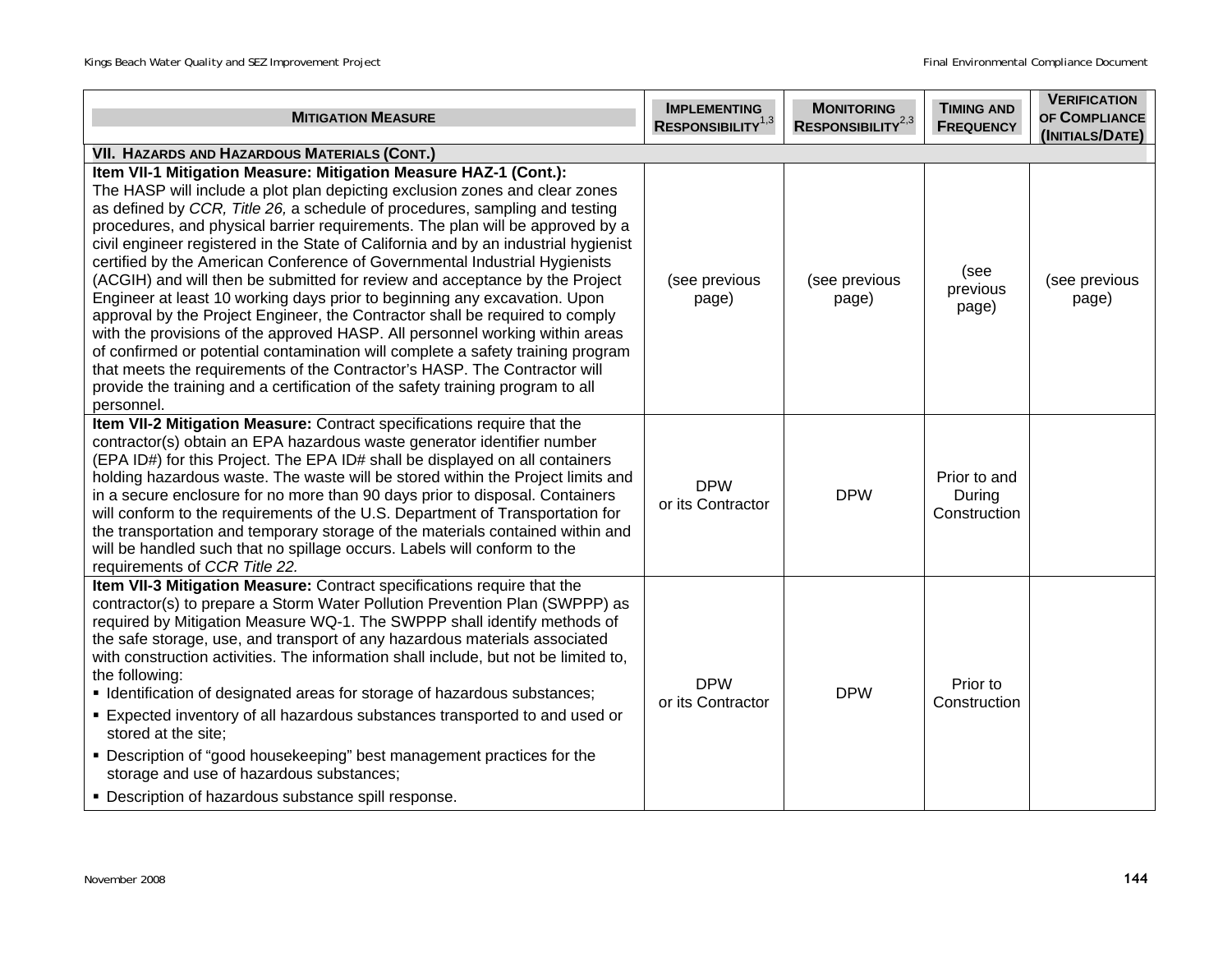| <b>MITIGATION MEASURE</b>                                                                                                                                                                                                                                                                                                                                                                                                                                                                                                                                                                                                                                                                                                                                                                                                                                                                                                                                                                                                                                                                                                                                                                                                                                                                                                                                                                                                                                                                                                                                                                                                                                                                                                                                                                                                                                                                                                                                                                           | <b>IMPLEMENTING</b><br>RESPONSIBILITY <sup>1,3</sup> | <b>MONITORING</b><br>RESPONSIBILITY <sup>2,3</sup> | <b>TIMING AND</b><br><b>FREQUENCY</b> | <b>VERIFICATION</b><br>OF COMPLIANCE<br>(INITIALS/DATE) |
|-----------------------------------------------------------------------------------------------------------------------------------------------------------------------------------------------------------------------------------------------------------------------------------------------------------------------------------------------------------------------------------------------------------------------------------------------------------------------------------------------------------------------------------------------------------------------------------------------------------------------------------------------------------------------------------------------------------------------------------------------------------------------------------------------------------------------------------------------------------------------------------------------------------------------------------------------------------------------------------------------------------------------------------------------------------------------------------------------------------------------------------------------------------------------------------------------------------------------------------------------------------------------------------------------------------------------------------------------------------------------------------------------------------------------------------------------------------------------------------------------------------------------------------------------------------------------------------------------------------------------------------------------------------------------------------------------------------------------------------------------------------------------------------------------------------------------------------------------------------------------------------------------------------------------------------------------------------------------------------------------------|------------------------------------------------------|----------------------------------------------------|---------------------------------------|---------------------------------------------------------|
| VII. HAZARDS AND HAZARDOUS MATERIALS (CONT.)                                                                                                                                                                                                                                                                                                                                                                                                                                                                                                                                                                                                                                                                                                                                                                                                                                                                                                                                                                                                                                                                                                                                                                                                                                                                                                                                                                                                                                                                                                                                                                                                                                                                                                                                                                                                                                                                                                                                                        |                                                      |                                                    |                                       |                                                         |
| Item VII-4 Mitigation Measure: During excavation activities in areas within<br>500 feet of known hazardous materials release sites, monitoring will be<br>conducted for petroleum hydrocarbon contamination with a photo ionization<br>detector (PID), combustible gas meter, or similar equipment as approved by<br>Placer County. Work will stop immediately if suspected contamination is<br>encountered, and the Project Engineer shall be notified immediately. Upon<br>confirmation of contamination, the Project Engineer will assess the Project<br>design and obtain the required approvals to modify the design to avoid<br>conflicts with the contaminated material and/or any on-going or future<br>remediation projects. All encountered contamination will be addressed and<br>handled appropriately, as described herein. Placer County will provide records<br>regarding any contamination encountered during this Project to any<br>appropriate requesting party. Appropriate requesting parties include, but are<br>not limited to, the Lahontan Regional Water Quality Control Board, Placer<br>County Health and Human Services - Environmental Health, any responsible<br>party or potentially responsible party, or the designated environmental<br>consultant to any responsible party or potentially responsible party. All soil and<br>groundwater materials removed during construction activities that have been<br>deemed hazardous in accordance with the testing and sampling procedures<br>shall be placed in labeled containers and disposed of appropriately in a<br>manner following the procedures outlined in the HASP (see Mitigation<br>Measure HAZ-2). Excavated soils that have been deemed hazardous will not<br>be used as backfill material, and a water truck or other approved water<br>spraying device will be on site at all times during excavation of hazardous or<br>potentially hazardous materials to prevent particles from becoming airborne. | <b>DPW</b><br>or its Contractor                      | <b>DPW</b>                                         | During<br>Construction                |                                                         |
| Item VII-5 Mitigation Measure: All construction equipment that normally<br>contains a spark arrester will be fitted with an arrester in good working order as<br>required by Placer County in order to minimize this construction-related fire<br>ignition source. Equipment to be fitted with spark arresters will include, but not<br>be limited to, heavy equipment and chainsaws.                                                                                                                                                                                                                                                                                                                                                                                                                                                                                                                                                                                                                                                                                                                                                                                                                                                                                                                                                                                                                                                                                                                                                                                                                                                                                                                                                                                                                                                                                                                                                                                                               | <b>DPW</b><br>or its Contractor                      | <b>DPW</b>                                         | During<br>Construction                |                                                         |
| Item VII-6 Mitigation Measure: Dry vegetation and other potential fire fuels<br>located within construction area limits and near where any equipment will be<br>operated will be cleared by the construction contractor as required by Placer<br>County and to the extent feasible.                                                                                                                                                                                                                                                                                                                                                                                                                                                                                                                                                                                                                                                                                                                                                                                                                                                                                                                                                                                                                                                                                                                                                                                                                                                                                                                                                                                                                                                                                                                                                                                                                                                                                                                 | <b>DPW</b><br>or its Contractor                      | <b>DPW</b>                                         | During<br>Construction                |                                                         |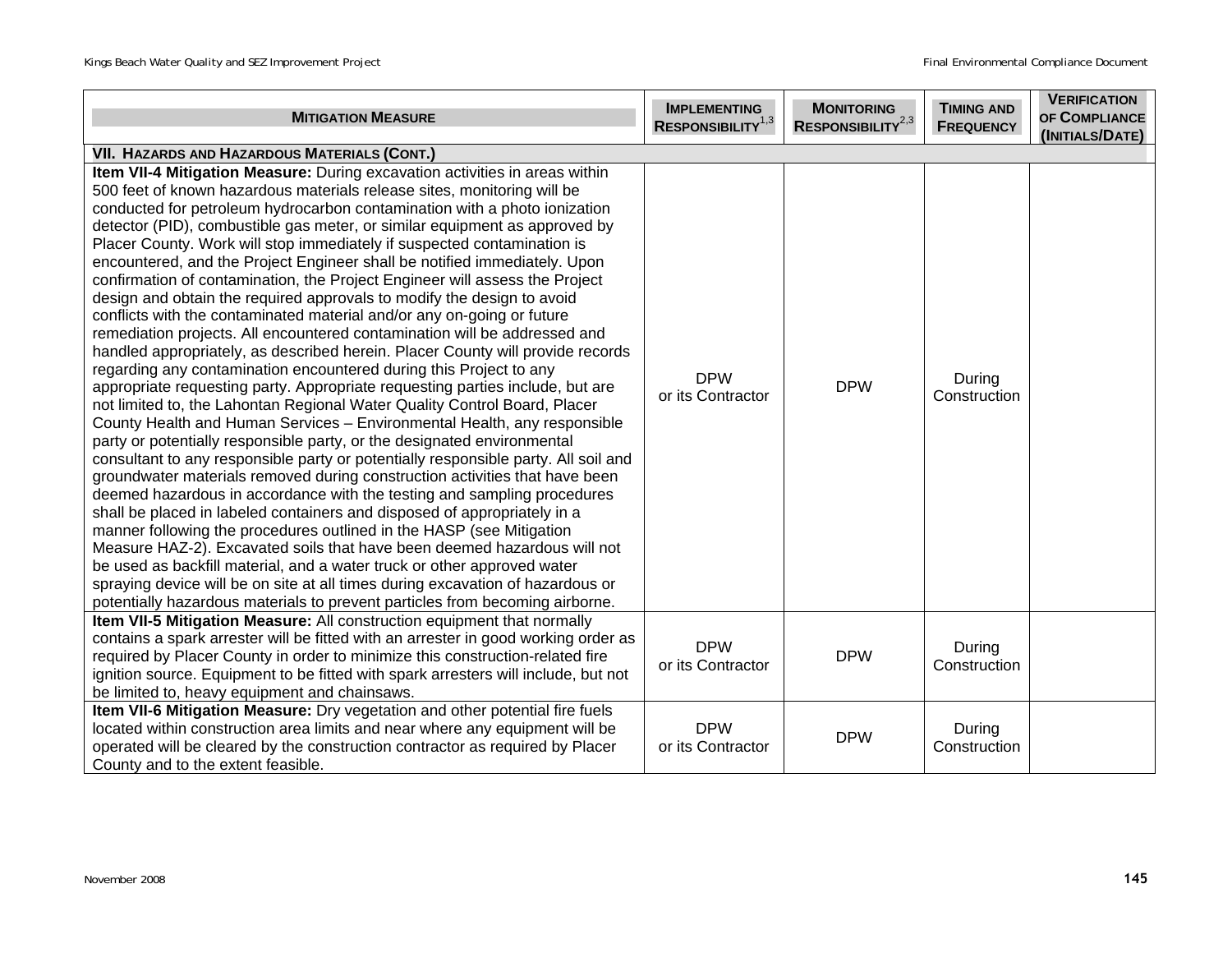| <b>MITIGATION MEASURE</b>                                                                                                                                                                                                                                                                                                                                                                                                                                                                                                                                                                                       | <b>IMPLEMENTING</b><br>RESPONSIBILITY <sup>1,3</sup> | <b>MONITORING</b><br>RESPONSIBILITY <sup>2,3</sup> | <b>TIMING AND</b><br><b>FREQUENCY</b> | <b>VERIFICATION</b><br>OF COMPLIANCE<br>(INITIALS/DATE) |
|-----------------------------------------------------------------------------------------------------------------------------------------------------------------------------------------------------------------------------------------------------------------------------------------------------------------------------------------------------------------------------------------------------------------------------------------------------------------------------------------------------------------------------------------------------------------------------------------------------------------|------------------------------------------------------|----------------------------------------------------|---------------------------------------|---------------------------------------------------------|
| <b>VIII. HYDROLOGY AND WATER QUALITY</b>                                                                                                                                                                                                                                                                                                                                                                                                                                                                                                                                                                        |                                                      |                                                    |                                       |                                                         |
| . Item VIII-1 Mitigation Measure: Placer County shall prepare a Storm Water<br>Pollution Prevention Plan (SWPPP) for construction BMPs and drainage<br>plans for the Project in accordance with Tahoe Regional Planning Agency<br>(TRPA) and Lahontan Regional Water Quality Control Board (LRWQCB)<br>requirements for storm water pollution prevention. The Storm Water<br>Pollution Prevention Plan (SWPPP) will include a Dust Suppression Plan,<br>and Dewatering Plan to be submitted to TRPA and LRWQCB for review and<br>approval. The SWWPP shall include, at a minimum, the following<br>information: |                                                      |                                                    |                                       |                                                         |
| • Identification of potential sources of pollutants (including known areas of<br>known past releases of contaminants;                                                                                                                                                                                                                                                                                                                                                                                                                                                                                           |                                                      |                                                    | Prior to<br>Construction              |                                                         |
| • Identification of existing drainage patterns and slopes;                                                                                                                                                                                                                                                                                                                                                                                                                                                                                                                                                      |                                                      |                                                    |                                       |                                                         |
| • Method of protection for all storm water inlet points and/or discharge points<br>to receiving waters;                                                                                                                                                                                                                                                                                                                                                                                                                                                                                                         | <b>DPW</b><br>or its Contractor                      | <b>DPW</b>                                         |                                       |                                                         |
| • Identification of areas of soil or solid waste storage, construction vehicle<br>storage, construction material loading/unloading, and equipment<br>maintenance (if any);                                                                                                                                                                                                                                                                                                                                                                                                                                      |                                                      |                                                    |                                       |                                                         |
| • Description of BMPs for control of discharges related to waste handling and<br>disposal;                                                                                                                                                                                                                                                                                                                                                                                                                                                                                                                      |                                                      |                                                    |                                       |                                                         |
| • Description (including mapping of) of post-construction BMPs and<br>identification of agency or party responsible for long-term maintenance of<br>these BMPs;                                                                                                                                                                                                                                                                                                                                                                                                                                                 |                                                      |                                                    |                                       |                                                         |
| • Inventory of all materials used with the potential to contribute to the<br>discharge of pollutants;                                                                                                                                                                                                                                                                                                                                                                                                                                                                                                           |                                                      |                                                    |                                       |                                                         |
| (continued on next page)                                                                                                                                                                                                                                                                                                                                                                                                                                                                                                                                                                                        |                                                      |                                                    |                                       |                                                         |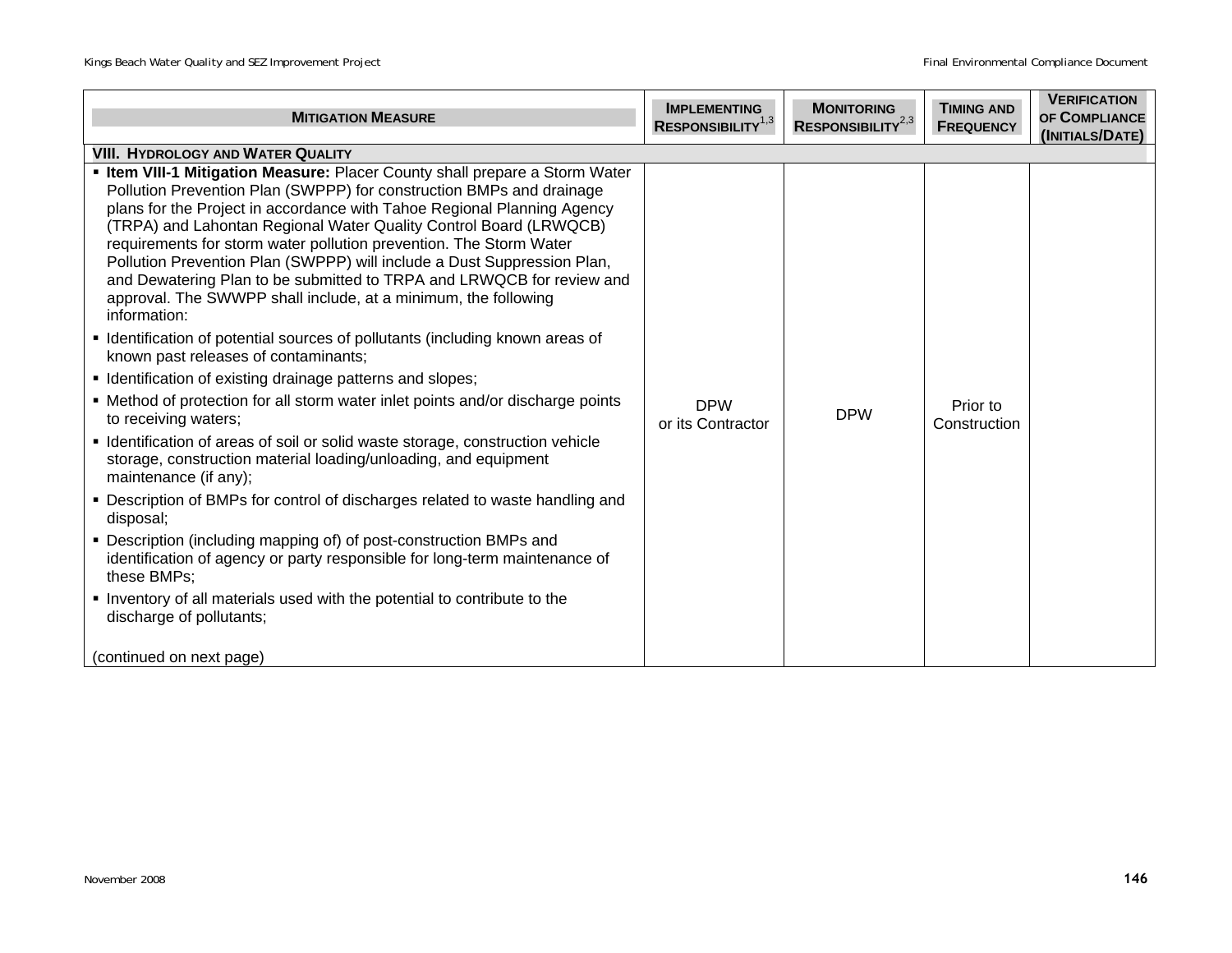|                | <b>MITIGATION MEASURE</b>                                                                                                                                                                                                                                                                                                                                                                                                                                                       | <b>IMPLEMENTING</b><br>RESPONSIBILITY <sup>1,3</sup> | <b>MONITORING</b><br>RESPONSIBILITY <sup>2,3</sup> | <b>TIMING AND</b><br><b>FREQUENCY</b> | <b>VERIFICATION</b><br>OF COMPLIANCE<br>(INITIALS/DATE) |
|----------------|---------------------------------------------------------------------------------------------------------------------------------------------------------------------------------------------------------------------------------------------------------------------------------------------------------------------------------------------------------------------------------------------------------------------------------------------------------------------------------|------------------------------------------------------|----------------------------------------------------|---------------------------------------|---------------------------------------------------------|
|                | VIII. HYDROLOGY AND WATER QUALITY (CONT.)                                                                                                                                                                                                                                                                                                                                                                                                                                       |                                                      |                                                    |                                       |                                                         |
|                | • Item VIII-1 Mitigation Measure (Cont.):                                                                                                                                                                                                                                                                                                                                                                                                                                       |                                                      |                                                    |                                       |                                                         |
|                | • Identification of all BMPs to protect against discharges to Griff Creek or other<br>stream environment zones. The alternatives for BMPs shall:                                                                                                                                                                                                                                                                                                                                |                                                      |                                                    |                                       |                                                         |
| 1.             | Prevent silt, eroded materials, construction debris, concrete or<br>washings thereof, or hazardous substances from being introduced into<br>any watercourse, stream, or storm drain system;                                                                                                                                                                                                                                                                                     |                                                      |                                                    |                                       |                                                         |
| 2 <sub>1</sub> | Provide for diversion of stream flows around construction areas within<br>stream channels (e.g. temporary upstream diversion to pipeline with<br>energy dissipation at flow return point);                                                                                                                                                                                                                                                                                      |                                                      |                                                    |                                       |                                                         |
| 3.             | Ensure that storm water runoff does not cause erosion of exposed soil<br>within stream environment (e.g., covering of exposed soil with mulch,<br>fiber matting, or vegetation, stabilization of soil, and/or diversion of<br>surface flow away from and around exposed areas near streams);                                                                                                                                                                                    | (see previous<br>page)                               | (see previous<br>page)                             | (see<br>previous<br>page)             | (see previous<br>page)                                  |
|                | 4. Provide for monitoring of Griff Creek flows; in-stream (and diversion)<br>activities shall take place when the creek is at base flow;                                                                                                                                                                                                                                                                                                                                        |                                                      |                                                    |                                       |                                                         |
| 5.             | Prohibit the stockpiling of soil, storage of hazardous materials, and<br>stockpiling of construction materials in flood zones or SEZs during the<br>rainy periods or during spring runoff; and                                                                                                                                                                                                                                                                                  |                                                      |                                                    |                                       |                                                         |
| 6.             | Minimize the potential for any other discharge of soil or other material<br>does not have an adverse effect on receiving waters or cause or<br>contribute to a violation of water quality standards.                                                                                                                                                                                                                                                                            |                                                      |                                                    |                                       |                                                         |
|                | Item VIII-2 Mitigation Measure: Daily inspections will be conducted during<br>construction on all existing BMPs in the Project area. Should any deficiencies<br>be noted on an inspection log. Remedial actions by Placer County staff and/or<br>the contractor shall be initiated immediately and also recorded on the<br>inspection log. The inspection log shall be kept on-site and made available to<br>inspection staff of permitting agencies, including TRPA and RWQCB. | <b>DPW</b><br>or its Contractor                      | <b>DPW</b>                                         | During<br>Construction                |                                                         |
|                | Item VIII-3 Mitigation Measure: Placer County staff shall monitor weather<br>reports on a daily basis during the construction period to notify the contractor<br>of any forecasted adverse weather conditions and ensure the implementation<br>of measures to prevent erosion and transport of sediment away from<br>construction areas during storm events.                                                                                                                    | <b>DPW</b><br>or its Contractor                      | <b>DPW</b>                                         | During<br>Construction                |                                                         |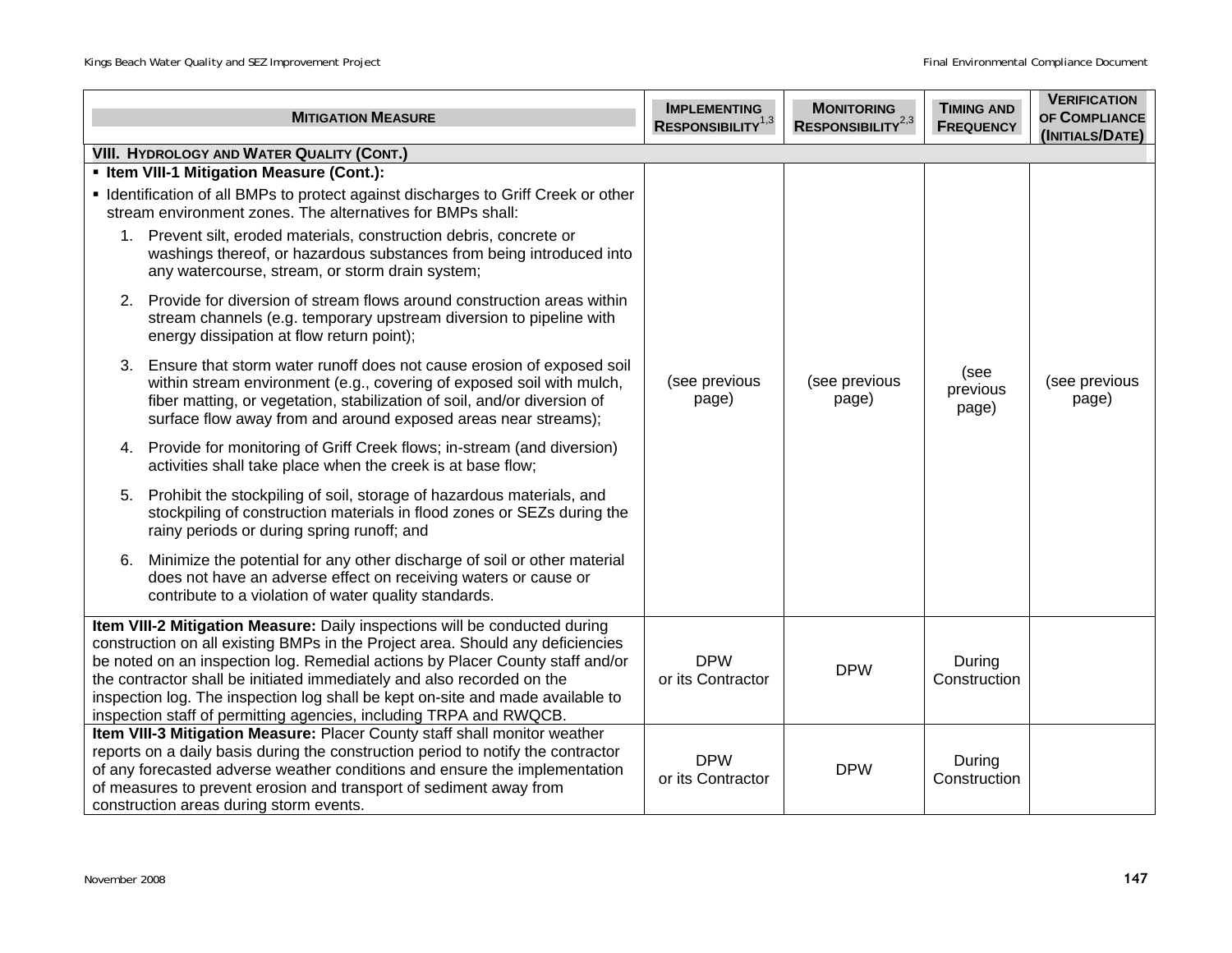| <b>MITIGATION MEASURE</b>                                                                                                                                                                                                                                                                                                                                                                                                                                                                                                                                                                                                                                                          | <b>IMPLEMENTING</b><br>RESPONSIBILITY <sup>1,3</sup> | <b>MONITORING</b><br>$\mathsf{RESPONSIBILITY}^{2,3}$ | <b>TIMING AND</b><br><b>FREQUENCY</b> | <b>VERIFICATION</b><br>OF COMPLIANCE<br>(INITIALS/DATE) |
|------------------------------------------------------------------------------------------------------------------------------------------------------------------------------------------------------------------------------------------------------------------------------------------------------------------------------------------------------------------------------------------------------------------------------------------------------------------------------------------------------------------------------------------------------------------------------------------------------------------------------------------------------------------------------------|------------------------------------------------------|------------------------------------------------------|---------------------------------------|---------------------------------------------------------|
| <b>VIII. HYDROLOGY AND WATER QUALITY (CONT.)</b>                                                                                                                                                                                                                                                                                                                                                                                                                                                                                                                                                                                                                                   |                                                      |                                                      |                                       |                                                         |
| Item VIII-4 Mitigation Measure: As necessary and not less than three times<br>per week, all dirt and mud that has been generated from or deposited by<br>construction activities will be removed from all adjacent streets by street<br>sweeping.                                                                                                                                                                                                                                                                                                                                                                                                                                  | <b>DPW</b><br>or its Contractor                      | <b>DPW</b>                                           | During<br>Construction                |                                                         |
| Item VIII-5 Mitigation Measure: Placer County will prepare a Sampling and<br>Analysis Plan (SAP) to be included as part of the SWPPP. The SAP will<br>identify water quality sampling locations and procedures to identify threats to<br>water quality during storm events. The SAP shall include sampling and testing<br>procedures for sediment and siltation as prescribed by the General Permit for<br>Storm Water Discharges Related to Construction Activities (or as modified by<br>the RWQCB).                                                                                                                                                                             | <b>DPW</b><br>or its Contractor                      | <b>DPW</b>                                           | Prior to<br>Construction              |                                                         |
| IX. LAND USE AND PLANNING                                                                                                                                                                                                                                                                                                                                                                                                                                                                                                                                                                                                                                                          |                                                      |                                                      |                                       |                                                         |
| No mitigation measures required.                                                                                                                                                                                                                                                                                                                                                                                                                                                                                                                                                                                                                                                   |                                                      |                                                      |                                       |                                                         |
| <b>X. MINERAL RESOURCES</b>                                                                                                                                                                                                                                                                                                                                                                                                                                                                                                                                                                                                                                                        |                                                      |                                                      |                                       |                                                         |
| No mitigation measures required.                                                                                                                                                                                                                                                                                                                                                                                                                                                                                                                                                                                                                                                   |                                                      |                                                      |                                       |                                                         |
| <b>XI. NOISE</b>                                                                                                                                                                                                                                                                                                                                                                                                                                                                                                                                                                                                                                                                   |                                                      |                                                      |                                       |                                                         |
| Item XI-1 Mitigation Measure: The construction contractor shall employ<br>noise-reducing construction practices to reduce impacts to sensitive uses<br>during daytime hours. Measures that can be used to reduce noise may<br>include, but are not limited to the following:<br>• Locating equipment as far as practical from noise sensitive uses.<br>• Using sound control devices such as mufflers on equipment.<br>. Turning off idling equipment.<br>• Using equipment that is quieter than standard equipment.<br>• Selecting construction access routes that affect the fewest number of<br>people.<br>• Using noise reducing enclosures around noise generating equipment. | <b>DPW</b><br>or its Contractor                      | <b>DPW</b>                                           | During<br>Construction                |                                                         |
| • Constructing barriers between noise sources and noise sensitive uses or by<br>taking advantage of existing barrier features such (terrain, structures) to<br>block sound transmission.                                                                                                                                                                                                                                                                                                                                                                                                                                                                                           |                                                      |                                                      |                                       |                                                         |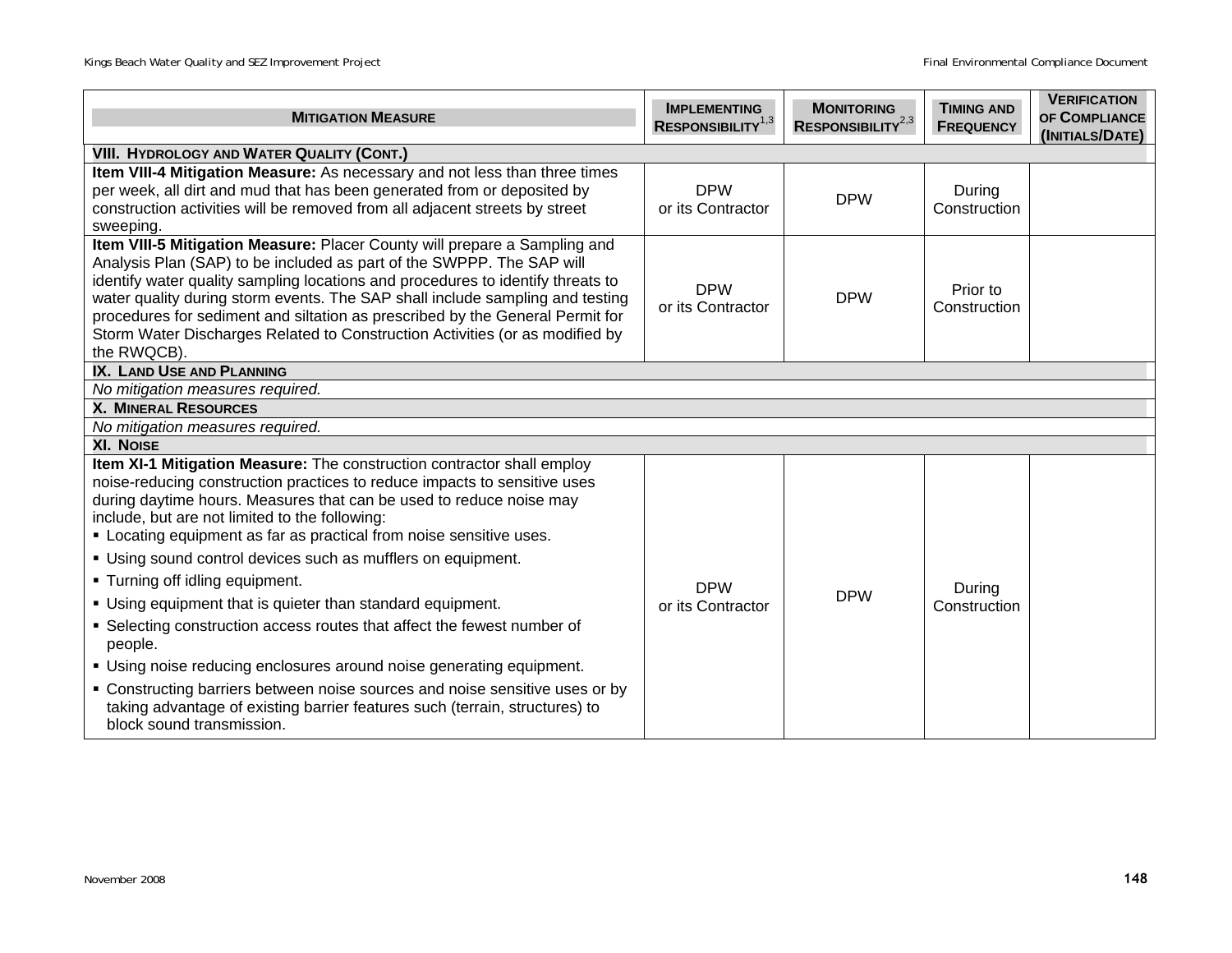| <b>MITIGATION MEASURE</b>                                                                                                                                                                                                                                                                                                                                                                                                                                                                                                                                                                                                                                                                                                                | <b>IMPLEMENTING</b><br>$\mathsf{RESPONSIBILITY}^{1,3}$ | <b>MONITORING</b><br>RESPONSIBILITY <sup>2,3</sup> | <b>TIMING AND</b><br><b>FREQUENCY</b>  | <b>VERIFICATION</b><br>OF COMPLIANCE<br>(INITIALS/DATE) |
|------------------------------------------------------------------------------------------------------------------------------------------------------------------------------------------------------------------------------------------------------------------------------------------------------------------------------------------------------------------------------------------------------------------------------------------------------------------------------------------------------------------------------------------------------------------------------------------------------------------------------------------------------------------------------------------------------------------------------------------|--------------------------------------------------------|----------------------------------------------------|----------------------------------------|---------------------------------------------------------|
| XI. NOISE (CONT.)                                                                                                                                                                                                                                                                                                                                                                                                                                                                                                                                                                                                                                                                                                                        |                                                        |                                                    |                                        |                                                         |
| Item XI-2 Mitigation Measure: Prior to construction, the contractor shall notify<br>all residences in writing within 300 feet of construction areas. The contractor<br>shall make available construction scheduling and assign a noise disturbance<br>coordinator to be in charge of responding to complaints. The coordinators<br>contact information will be clearly displayed on construction fencing. The<br>coordinator will determine causes of complaints and ensure reasonable<br>corrective actions are taken to solve the problem.                                                                                                                                                                                             | <b>DPW</b><br>or its Contractor                        | <b>DPW</b>                                         | Prior to and<br>During<br>Construction |                                                         |
| <b>XII. POPULATION AND HOUSING</b>                                                                                                                                                                                                                                                                                                                                                                                                                                                                                                                                                                                                                                                                                                       |                                                        |                                                    |                                        |                                                         |
| No mitigation measures required.                                                                                                                                                                                                                                                                                                                                                                                                                                                                                                                                                                                                                                                                                                         |                                                        |                                                    |                                        |                                                         |
| <b>XIII. PUBLIC SERVICES</b>                                                                                                                                                                                                                                                                                                                                                                                                                                                                                                                                                                                                                                                                                                             |                                                        |                                                    |                                        |                                                         |
| No mitigation measures required.                                                                                                                                                                                                                                                                                                                                                                                                                                                                                                                                                                                                                                                                                                         |                                                        |                                                    |                                        |                                                         |
| <b>XIV. RECREATION</b>                                                                                                                                                                                                                                                                                                                                                                                                                                                                                                                                                                                                                                                                                                                   |                                                        |                                                    |                                        |                                                         |
| Item XIV-1 Mitigation Measure: Prior to construction activities at Kings Beach<br>SRA and Kings Beach Elementary School, Placer County will coordinate with<br>the agencies with authority over these facilities to provide advanced notice of<br>construction activities. Construction in these areas will be limited to off peak<br>times (May 1 – Memorial day or Labor day to October 15) in order to minimize<br>the impact to the recreating public. During construction, unauthorized persons<br>shall be restricted from the construction areas. Additionally, the County shall<br>ensure that the construction footprint is kept to a minimum and that all<br>disturbed areas are restored to their pre-construction condition. | <b>DPW</b><br>or its Contractor                        | <b>DPW</b>                                         | Prior to and<br>During<br>Construction |                                                         |